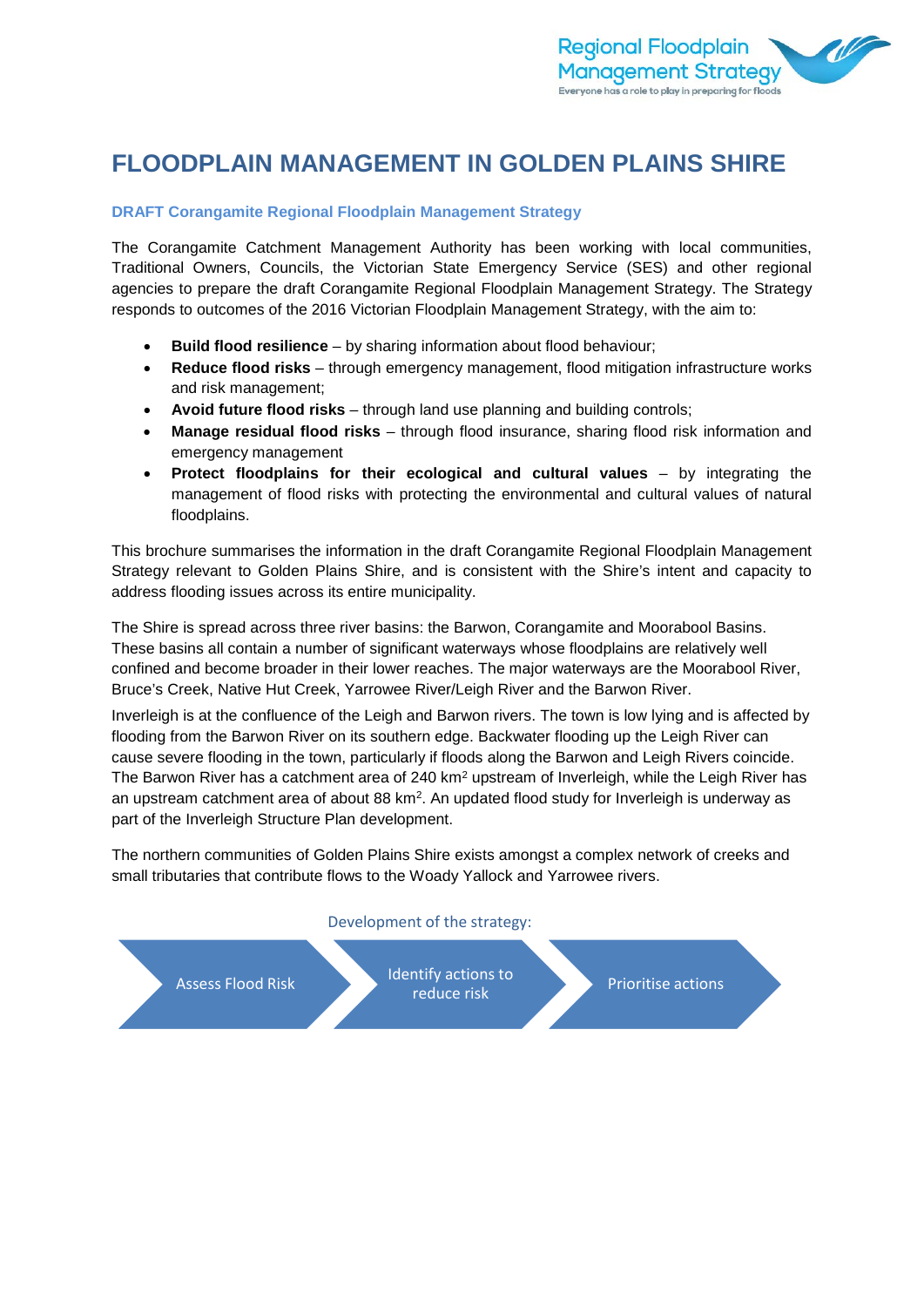#### **Golden Plains Shire Flood Risks**

Inverleigh, Shelford and Teesdale were identified as priority flood risk areas. Inverleigh is situated at the confluence of the Leigh and Barwon rivers. These are arguably the two most significant river systems within the Corangamite region.

Shelford is located on the Leigh River. Most of Shelford is located on the escarpment slopes, above the Leigh River floodplain and therefore it suffers less damage from floods. However there are several houses, the primary school, cricket reserve and Presbyterian Church which are located on the Leigh River floodplain.

Flooding in Teesdale is a result of flooding associated with Native Hut creek which runs through the town.

#### **Addressing Flood Risk**

Actions that do the most to reduce risk have been prioritised. All suggested actions are subject to feasibility, which may require further detailed investigation, and the availability of funding. The suggested actions have been prioritised over a regional scale, and may not address some specific localised issues including stormwater flooding, which are more appropriately dealt with through other channels.

The flood mitigation actions proposed can be grouped into four categories:

**Flood mitigation infrastructure** involves the construction and management of physical works designed to reduce the impacts of flooding, such as levees, floodways and retarding basins. Example actions include managing waterways, developing retarding basins and developing or managing levees.

**Flood warning and emergency management** involves community education and awareness in support of flood preparedness to reduce existing flood risks. Example actions include the installation of flood warning systems on roads prone to regular flooding, and developing and sharing detailed flood maps. It also includes emergency management planning to manage residual risks such as updating Flood Emergency Management Plans.

**Flood intelligence** involves acquiring information about flood behaviour in order to understand the flood risk in more detail. An example action is the development of a flood study for a river reach.

**Land use planning** relates to tools such as Planning Schemes and building regulations, which manage development in flood-prone areas to reduce risk to life and property associated with new development. An example action is updating Planning Schemes to reflect current flood mapping.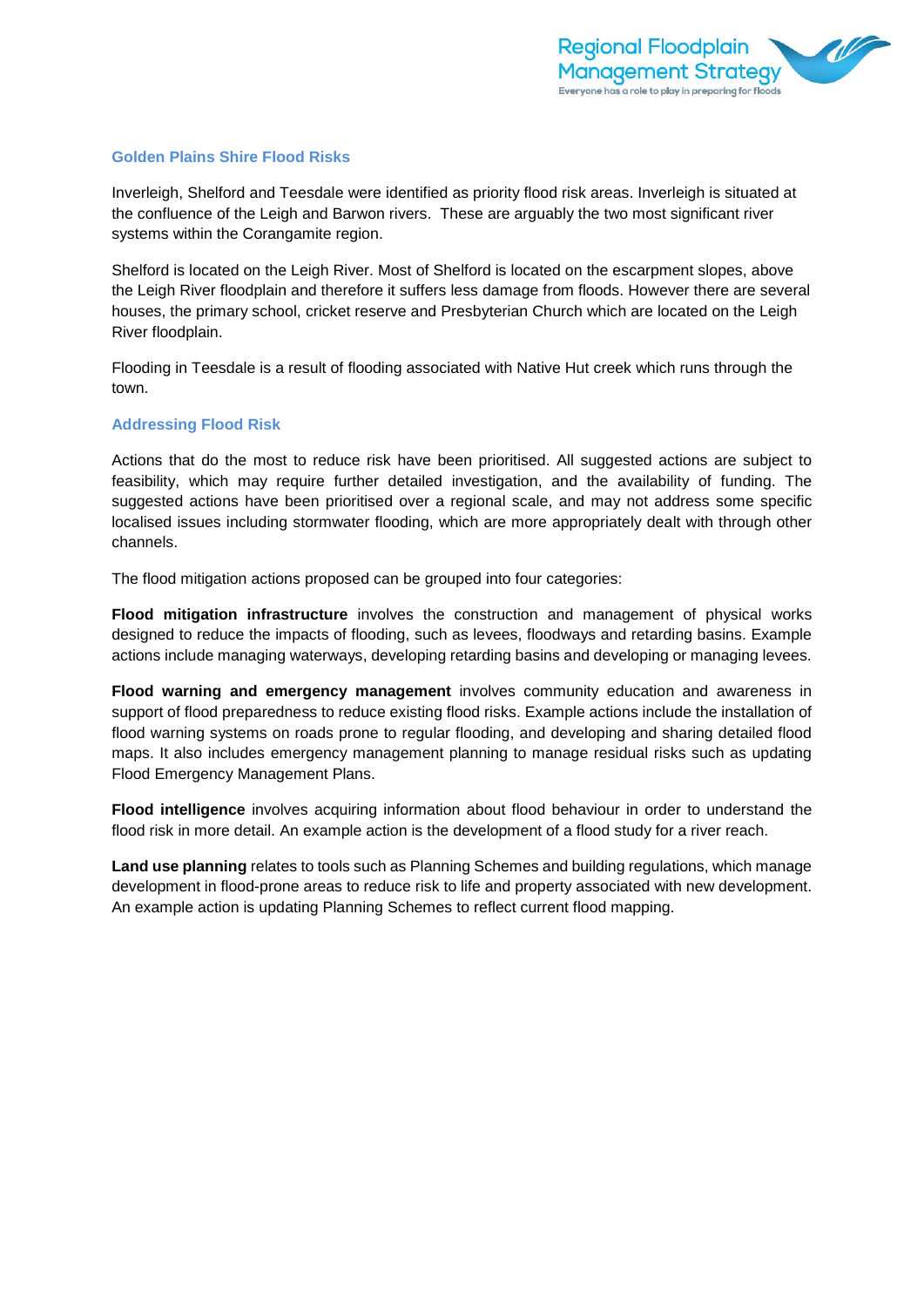